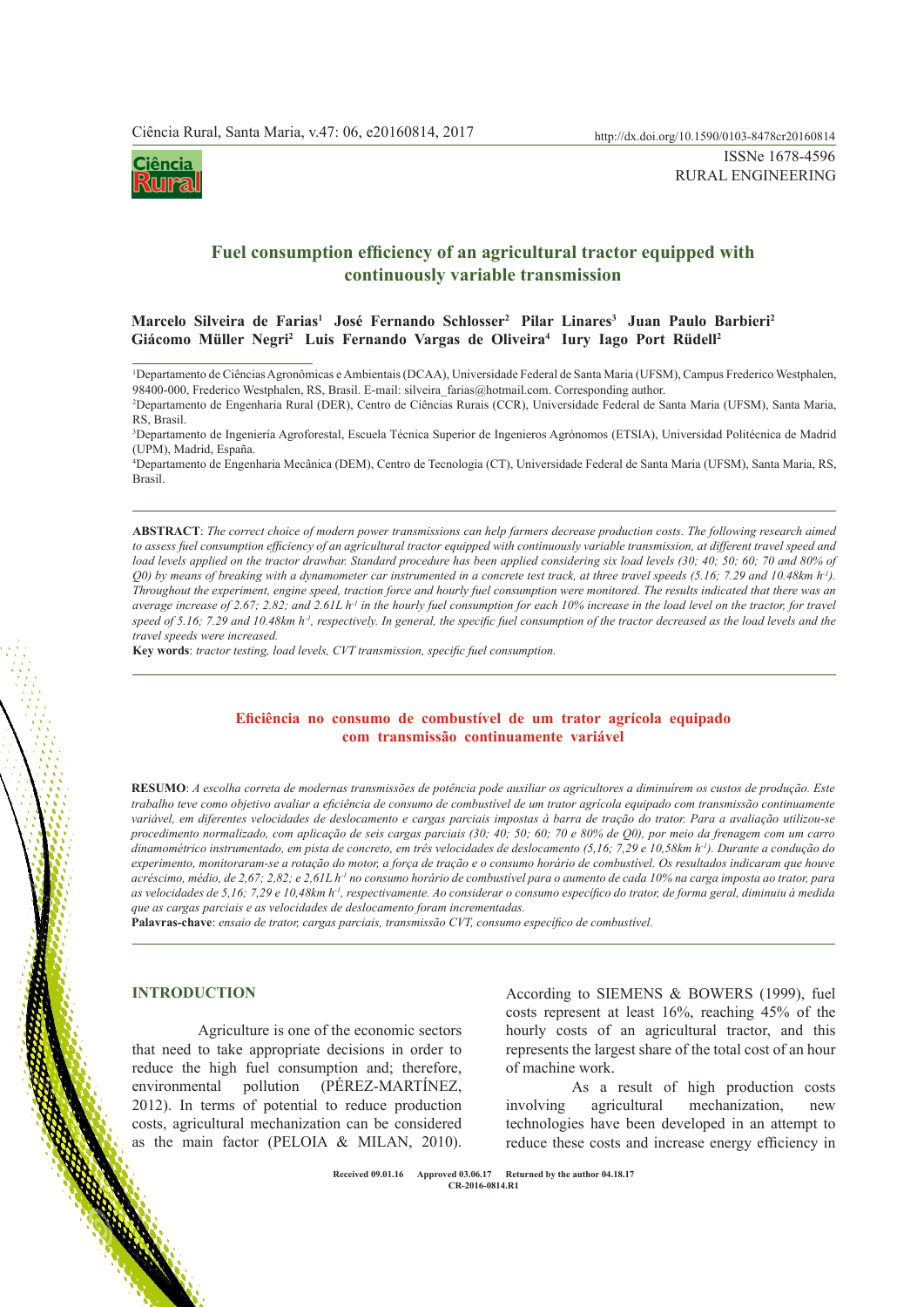the use of agricultural tractors. Thus, CVT technology (Continuously Variable Transmission), recently available in tractors sold in the Brazilian market paved the way for a comprehensive management of engine and transmission, as well as the development of driving strategies that improve productivity and user's comfort (LINARES et al., 2010).

These transmissions are equipped with a control system that can adjust the gear ratio and engine speed so that it can work at a point of maximum fuel efficiency for certain conditions (RENIUS & RESCH, 2005). Thus, according to GOMEZ (2003), CVT transmissions offer the potential to achieve maximum engine efficiency.

This type of transmission has been well received by farmers because of its advantages, such as comfort, ease handling and response to diverse needs (LINARES et al., 2010). However, studies assessing the energy efficiency of a tractor equipped with CVT transmission are necessary to be conducted in order to recommend its use, according to the traction demand which it will be submitted to, as well as, contribute to the train operators and consolidate learning of such technologies.

This study aimed to evaluate the fuel consumption efficiency of a tractor equipped with CVT transmission, at different travel speeds and load levels to the drawbar.

### **MATERIALS AND METHODS**

### *Research tractor*

The experiment was conducted in a concrete test track at the Mechanic Agriculture Station, an official laboratory of the Ministry of Agriculture, Food and Environment of Spain. A Massey Ferguson tractor, model MF 7618 Dyna-VT, was used equipped with a four stroke Diesel cycle engine model 66 AWI 695 with six cylinders, volumetric displacement of 6,596cm<sup>3</sup> and powered by turbocharger with an intercooler. According to the test report, maximum power is 113.4kW (154.2hp) at 2000rpm (IRSTEA, 2013). Tractor was equipped with a CVT transmission, which allowed infinite gear ratios, and was conducted using the automatic mode.

### *Data acquisition*

Indirectly, the engine speed was obtained by using a magnetic tachometer installed in the power take-off (PTO) of the tractor. Fuel consumption was measured using a volumetric flow meter located on the dynamometer car coupled to the tractor, which function was to impose on the drawbar load levels controllably dosed and allocate the instrumental measurement. Car braking is given by means of a hydraulic circuit through a variable displacement pump. The car had a maximum capacity of traction 147.15kN (15,000kgf) and its mass for the experiment was 17,850kg. The experiment layout is shown in figure 1.

Before the experiment was carried out, the engine run in was conducted applying an electric dynamometer break, coupled to the tractor by the PTO, being applied for a period of 30 hours load on the engine equivalent to 30% of rated power reported by the manufacturer.

### *Test method and procedure*

Since the power in the drawbar is the product of travel speed and traction force, thus varying one of these parameters is possible to determine the power range to be evaluated. In this study, three shift speeds were applied, which ranged from 5 to 11km h<sup>-1</sup>, determined to contemplate the variety of agricultural operations in the field.

Load levels applied on the tractor were obtained based on the official test report Number 17143 (IRSTEA, 2013). For each selected travel speed, the traction force (Q0) corresponding to the maximum power at the drawbar was assumed. Thus, it was obtained the 52.10kN traction force to the speed 5.16km h-1; 42.80kN for 7.29km h-1 and 33.50kN for the speed of  $10.48 \text{km} \text{h}^{-1}$ .

Considering the fact that a single tractor can pull various implements with different power requirements six load levels (30, 40, 50, 60, 70, and 80% of Q0) were applied to the drawbar for each travel speed. According to RICKETTS & WEBER (1961), the so-called "heavy" agricultural operations require between 56% and 97% of the maximum power available on the tractor at maximum engine acceleration.

#### *Experimental and statistical procedures*

The engine speed (rpm) and hourly consumption  $(L h^{-1})$  and specific  $(g kWh^{-1})$  to engine fuel were analyzed in a factorial scheme (3x6), from the interaction of three travel speeds and six load levels applied on the tractor. Three replications were conducted, at a total of 54 experimental units, thus composing a completely randomized design experiment. After the evaluations, the data were analyzed for normality and homoscedasticity. Then, all variables were subjected to analysis of variance (ANOVA). In case of significance, means were analyzed by Tukey's test  $(P \le 0.05)$  applying Sisvar software, version 5.3 (FERREIRA, 2011).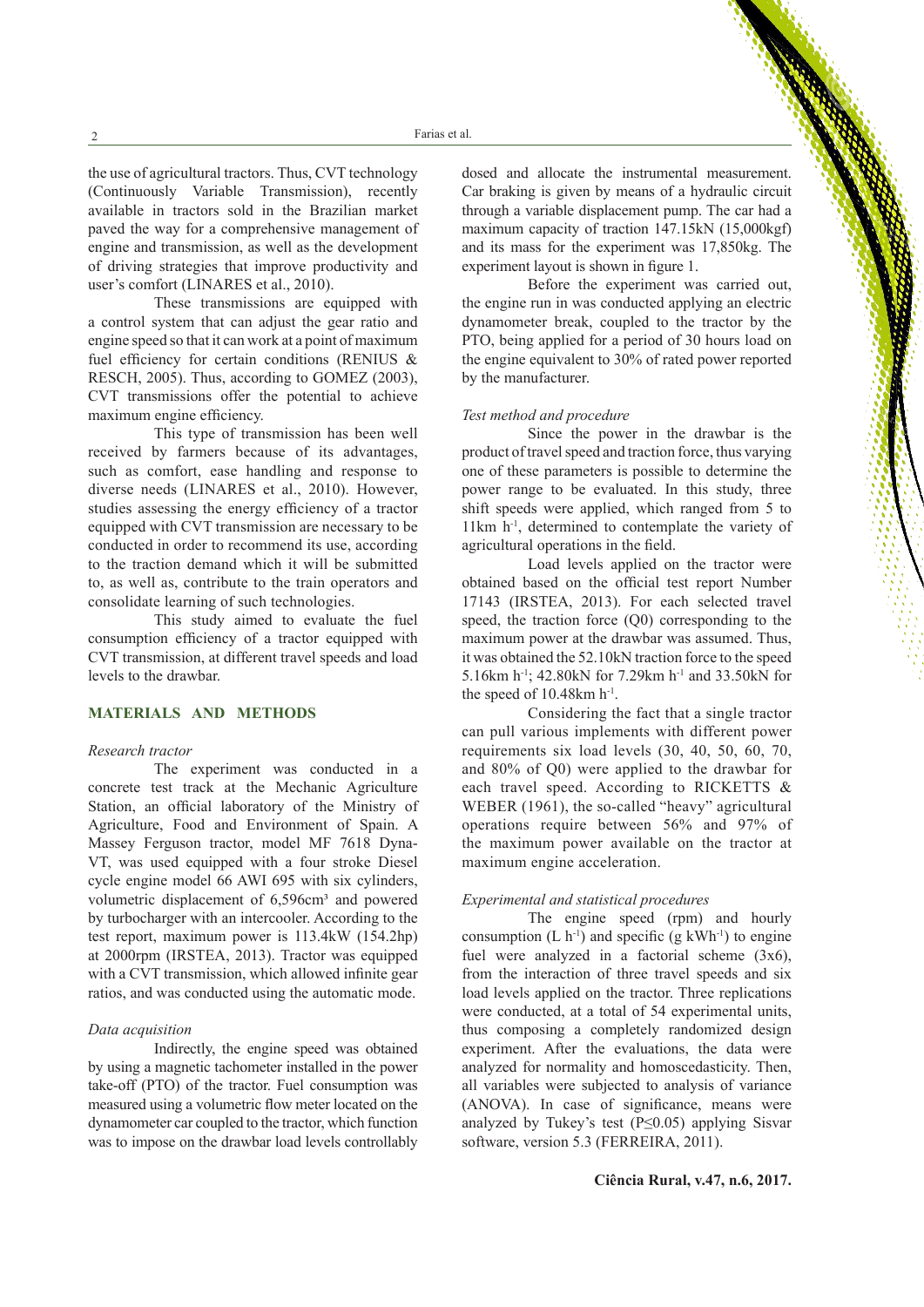

### **RESULTS AND DISCUSSION**

The summary of the ANOVA of the results of engine speed, hourly and specific fuel consumption at different travel speeds and load levels applied on the tractor, is shown in table 1. From these results, there was a significant effect  $(P \le 0.05)$  of the interaction between the factors in the analyzed parameters. Low values of coefficient of variation (CV) representing the standard deviation expressed as a percentage of the average indicated a probable accuracy of the experiment.

#### *Engine speed*

Engine speed had different behaviors for the three traveling speeds measured explained by polynomial equations (Figure 2A). However, the engine characteristic to increase its rotation due to the increase of the load levels is the same for all three speeds (Table 2). This is a major feature of CVT transmissions, since in an attempt to keep the pre-set working speed there are increases in engine speed.

According to the detected load and the travel speed programmed by the user, the engine speed will be higher if you need more power or less if the work does not require high traction force (ALONSO, 2014). Thus, engine performance is optimized, since in small traction force circumstances such as transport, for example, an electronic control unit will reduce the rotation of the engine, where as in situations requiring the acceleration, the engine will work at rotational maximum power (RENIUS & RESCH, 2005).

Depending on the joint management of the engine and transmission provided by the CVT transmission, it is clear the possibility of working at lower engine speeds and appropriate travel speeds in order to efficiently use the fuel in agricultural operations, provided there is no overload as to reduce the reserve engine torque.

Table 1 - Summary of the ANOVA for the engine speed (rpm), hourly  $(L h^{-1})$  and specific (g kWh<sup>-1</sup>) fuel consumption parameters.

| Sources of variation | Degrees of freedom | -- Average squares---------------------------------- |                         |                           |  |  |
|----------------------|--------------------|------------------------------------------------------|-------------------------|---------------------------|--|--|
|                      |                    | Engine speed                                         | Hourly fuel consumption | Specific fuel consumption |  |  |
| Travel speed $(T)$   |                    | 44709.33                                             | 25.67                   | 335.32                    |  |  |
| Load level $(L)$     |                    | 116896.25                                            | 229.79                  | 3760.66                   |  |  |
| $T X L^*$            | 10                 | 7371.86                                              | 0.21                    | 81.32                     |  |  |
| Residue              | 36                 | 505.29                                               | 0.05                    | 9.86                      |  |  |
| Fc(TxL)              |                    | 14.59                                                | 4.06                    | 8.25                      |  |  |
| CV(%)                |                    | 1.67                                                 | 1.25                    | 1.03                      |  |  |

\* Differ statistically (P≤0.05).

**Ciência Rural, v.47, n.6, 2017.**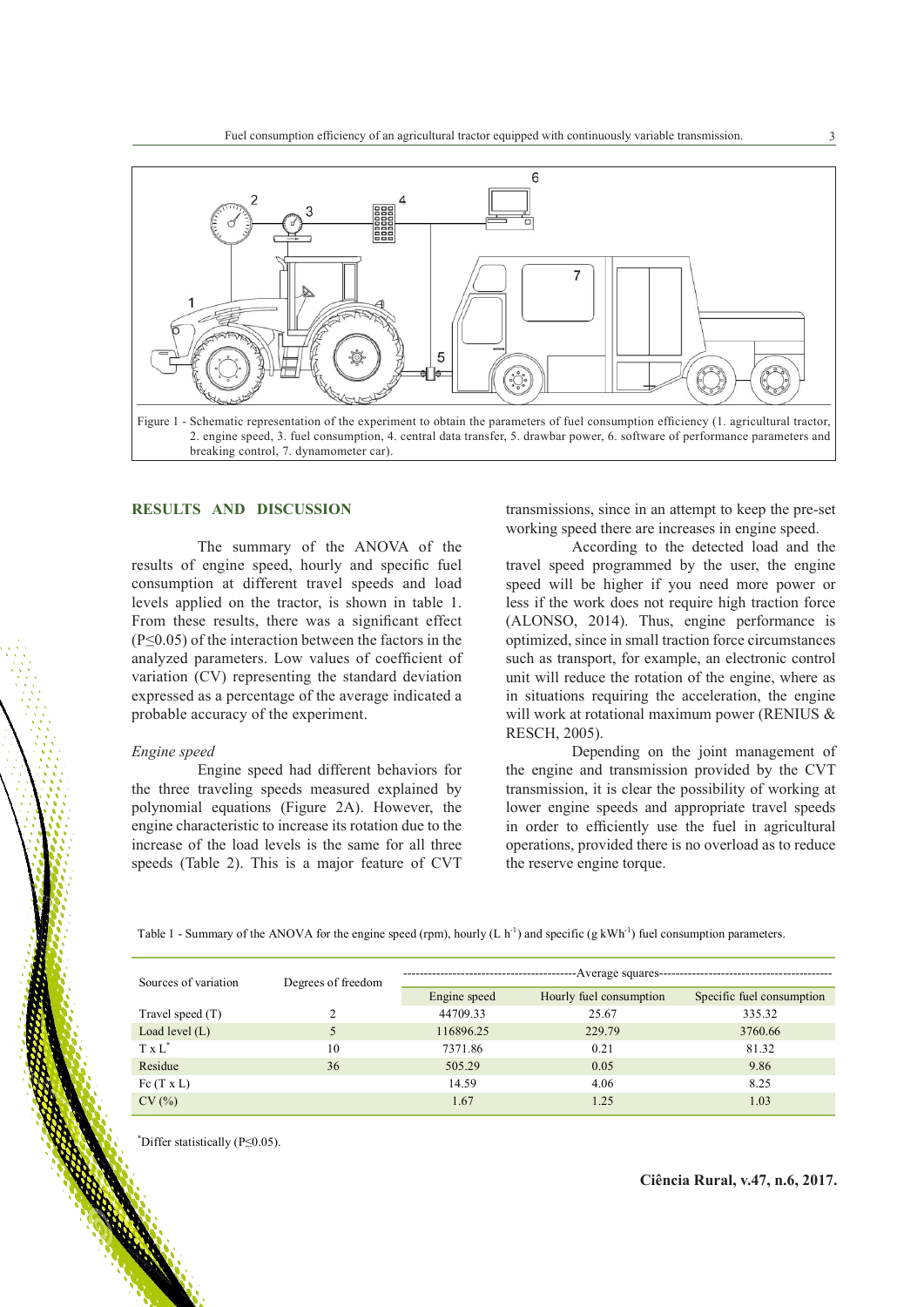Farias et al.



**Ciência Rural, v.47, n.6, 2017.**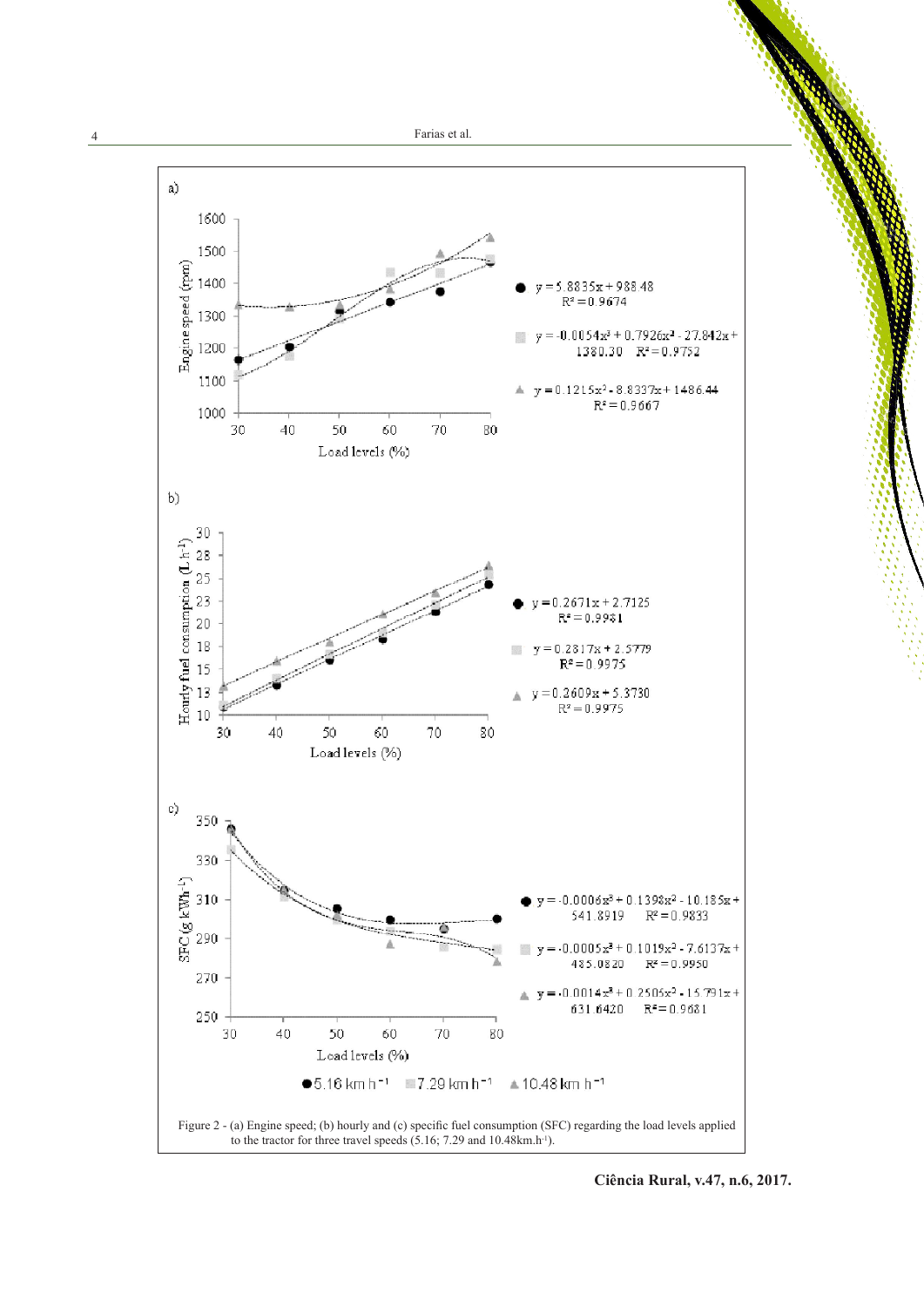| ۰,<br>I<br>v<br>٧ |  |
|-------------------|--|

| Table 2 - Average values of engine speed (rpm), hourly $(L h^{-1})$ and specific (g kWh <sup>-1</sup> ) fuel consumption (SFC) for three travel speeds and |  |  |
|------------------------------------------------------------------------------------------------------------------------------------------------------------|--|--|
| six load levels applied to the tractor.                                                                                                                    |  |  |

| Travel speeds $(km h-1)$                           | ---Load levels (%)------------------------- |                |                     |                        |                       |                       |  |
|----------------------------------------------------|---------------------------------------------|----------------|---------------------|------------------------|-----------------------|-----------------------|--|
|                                                    | 30                                          | 40             | 50                  | 60                     | 70                    | 80                    |  |
| ---------Engine speed (rpm)---                     |                                             |                |                     |                        |                       |                       |  |
| 5.16                                               | $1164.89^{Ba}$                              | $1203.89^{Aa}$ | $1315.80^{Ab}$      | $1342.95^{\text{Abc}}$ | $1378.23^{Ac}$        | $1466.70^{Ad}$        |  |
| 7.29                                               | $1119.08^{Aa}$                              | $1176.23^{Ab}$ | $1292.84^{Ac}$      | $1436.70^{Bd}$         | $1434.67^{Bd}$        | $1479.71^{Ad}$        |  |
| 10.48                                              | $1334.19$ <sup>Ca</sup>                     | $1329.58^{Ba}$ | $1335.68^{Aa}$      | $1384.39^{Aa}$         | $1494.07^{\text{Cb}}$ | $1542.63^{Bb}$        |  |
| ---Hourly fuel consumption (L h <sup>-1</sup> )--- |                                             |                |                     |                        |                       |                       |  |
| 5.16                                               | $10.90^{Aa}$                                | $13.38^{Ab}$   | $16.05^{Ac}$        | $18.37^{Ad}$           | $21.37^{Ae}$          | $24.34$ <sup>Af</sup> |  |
| 7.29                                               | $11.11^{Aa}$                                | $14.02^{Bb}$   | $16.62^{Bc}$        | $19.04^{Bd}$           | 22.19 $^{\rm Be}$     | $25.45^{Bf}$          |  |
| 10.48                                              | $13.29^{Ba}$                                | $15.99^{Cb}$   | $18.02^{\text{Cc}}$ | 2.1 13 <sup>Cd</sup>   | $23.44$ <sup>Ce</sup> | $26.46^{\text{Cf}}$   |  |
| $-$ SFC $(g kWh^{-1})$ --                          |                                             |                |                     |                        |                       |                       |  |
| 5.16                                               | $346.21^{Bd}$                               | $314.72^{Ac}$  | $305.71^{Ab}$       | 299.98Bab              | $295.11^{Ba}$         | $300.57^{Bab}$        |  |
| 7.29                                               | 335.98 <sup>Ad</sup>                        | $311.82^{Ac}$  | $299.91^{Ab}$       | $293.92^{Bb}$          | $285.91^{Aa}$         | $284.62^{Aa}$         |  |
| 10.48                                              | $346.30^{Be}$                               | $315.16^{Ad}$  | $302.26^{Ac}$       | $287.29^{Ab}$          | $296.26^{Bc}$         | $278.70^{Aa}$         |  |

\* Averages followed by the same capital letters in the column and low case letters in the line do not differ between each other by Tukey test, considering the nominal value of significance at 5%.

#### *Hourly fuel consumption*

Hourly fuel consumption had the same behavior for all three travel speeds studied (Figure 2B). From the linear regression equation presented in this figure, one can expect average increase of 2.67; 2.82 and  $2.61L$  h<sup>-1</sup> in fuel consumption for each  $10\%$ increase in the load level on the tractor, for travel speeds of 5.16; 7.29 and 10.48 $km$  h<sup>-1</sup>, respectively. Results which corroborated those reported by KIM et al. (2011), which described that the fuel consumption varies according to the type and percentage of the imposed engine load.

From the results obtained by Tukey's test (Table 2), it is observed that the load levels differed in six distinct groups in the three evaluated travel speeds. As load levels were increased, fuel consumption was higher confirming the data obtained by HOWARD et al. (2013), which described the hourly fuel consumption is a linear function of power in the drawbar.

For each travel speed, there is an increase in the hourly fuel consumption of 223.30; 229.07 and 199.10% when compared to the load of 80% compared to 30% load, for travel speeds of 5.16; 7.29 and 10.48km h-1, respectively. The speed of 10.48km  $h<sup>-1</sup>$  is the one with the lowest percentage increase in hourly fuel consumption (199.10%), but from the first applied load level is the travel speed with the highest consumption (Table 2).

According to the results of a test conducted at the University of Nebraska, a tractor equipped with CVT transmission conducted in automatic mode

was more economical than another tractor equipped with mechanical transmission, when the power in the drawbar was 76-81% of the maximum power (HOWARD et al., 2013). There is no need for high power, transmission ratio changes, and the engine speed is reduced, but the working travel speed is kept constant, allowing for greater efficiency in fuel consumption (ALONSO, 2014).

#### *Specific fuel consumption*

The fuel economy using the tractor with CVT transmission in automatic mode increased as the load level applied on the tractor was also higher (Figure 2C), corroborating the data obtained by ASAE (2006), which describes the specific fuel consumption is a nonlinear function of the power in the drawbar. The adjustment of the polynomial regression curves and their equations have high coefficient of determination  $(R^2>0.9681)$ , which ensures safety in inferences at all travel speeds assessed.

By having a careful analysis of the effect of increasing the load levels for each travel speed it is reported that, for travel speeds of 5.16 and 7.29km h<sup>-1</sup>, there is no specific consumption difference between the highest loads (70 and 80%) and intermediate loads (50 to 60%), but for smaller ones (30 to 40%) there is difference for specific consumption (Table 2). For the 80% load level using a travel speed of 10.48km h<sup>-1</sup>, the specific fuel consumption is reduced by almost 20%, from 346.30g kWh-1 to 278.70g kWh-1.

# **Ciência Rural, v.47, n.6, 2017.**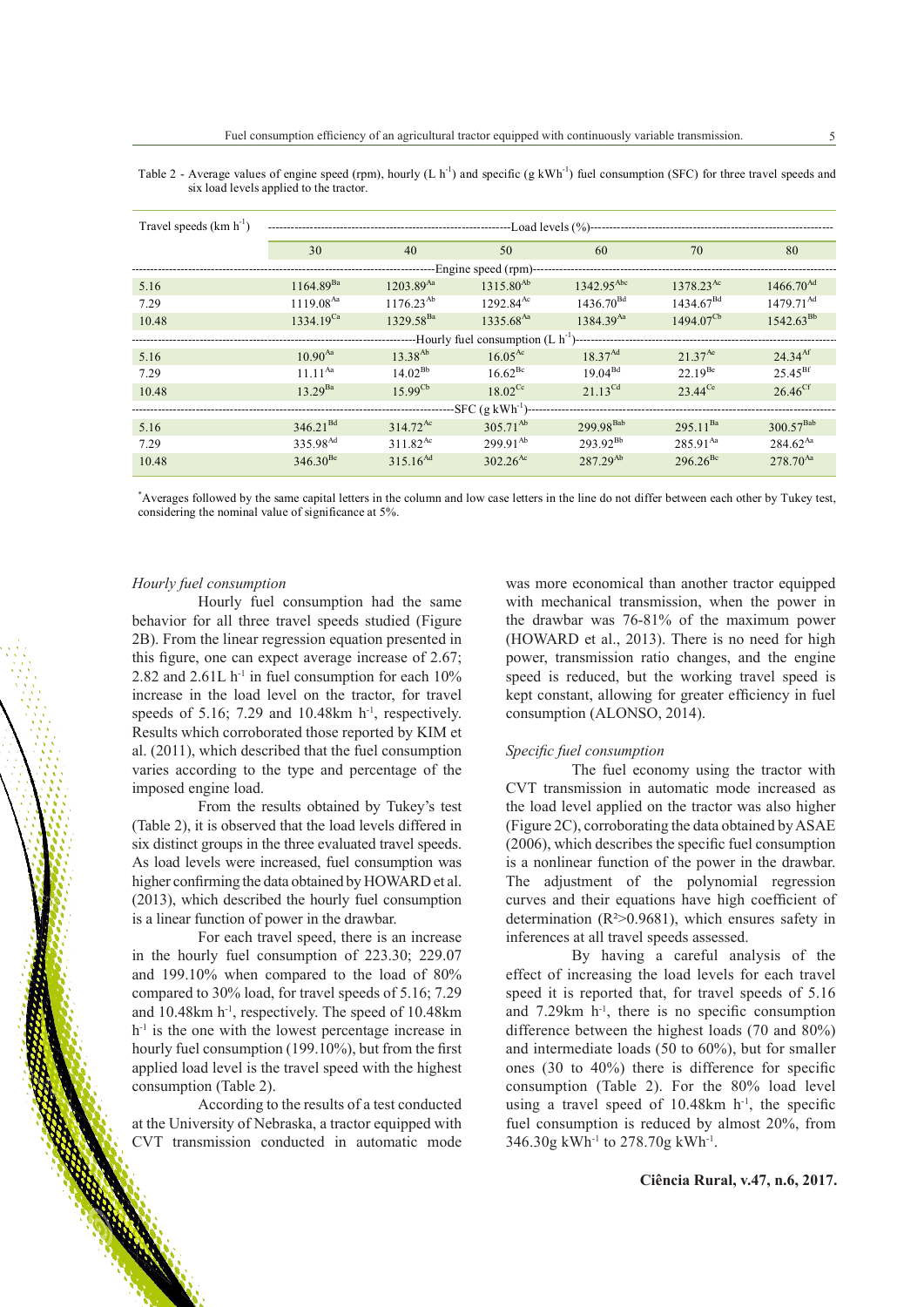Farias et al.

Although there was a linear increase of fuel volume consumed per hour by the engine, the power developed in the tractor drawbar also increased, explaining the lower specific fuel consumption (ACUÑA et al., 1995). This power, according to SALVADOR et al. (2009), is a function of the traction force and travel speed.

Low values of specific fuel consumption mean simultaneous optimization of engine performance, efficiency in traction and the adequacy of the implement to the power supply (LYNE et al., 1984). The existence of an inverse relationship between the specific fuel consumption and load levels applied on the tractor reinforce this claim.

In assessing the performance in a concrete test track of an agricultural tractor with CVT transmission, COFFMAN et al. (2010) stated that, in the automatic mode, it was possible to significantly reduce fuel consumption compared to manual mode. Also according to the authors, CVT transmission in automatic mode has advantages over manual mode for low power in the drawbar, and the time and specific fuel consumption were similar for the two modes of operation, when the power developed in the drawbar was greater.

Tractors with travel speed automatic transmission allow better use of engine power, so these models, besides having a more comfortable handling for the operator, provide improved fuel economy compared to models without variation of automatic travel speeds (ALONSO, 2014). Within a global economy in which Brazilian agriculture operates, the importance and dissemination of information on the performance of farming machines are essential for taking decisions, especially those related to the optimization of fuel efficiency (MONTEIRO, 2011).

# **CONCLUSION**

There is a direct linear relationship between the hourly fuel consumption and power in the drawbar for each travel speed. The higher load level applied on the tractor, the higher is the engine fuel consumption. In general, the specific fuel consumption of the tractor with continuously variable transmission decreases as the load levels and travel speeds are increased, reflecting energy production with low fuel consumption.

# **ACKNOWLEDGEMENTS**

The authors are grateful to the Coordenação de Aperfeiçoamento de Pessoal de Nível Superior (CAPES) for financial support; to the Conselho Nacional de Desenvolvimento Científico e Tecnológico (CNPq) for research productivity scholarship of the second author. Also to the engineers of tests and mechanics of the Estación de Mecánica Agrícola (EMA) by the total dedication to work.

### **REFERENCES**

ACUÑA, R.R.D. et al. Comparação do coeficiente de tração e da eficiência tratória de um trator agrícola obtidos pela equação de Wismer e Luth e por ensaios de campo. **Pesquisa Agropecuária Brasileira**, v.30, n.4, p.523-530, 1995. Available from: <http:// seer.sct.embrapa.br/index.php/pab/article/view/4335/1621>. Accessed: Aug. 30, 2016.

ALONSO, M.J.G. **Descripción y estudio técnico de las estrategias de conducción de los tractores Deutz-Fahr**. 2014. 198f. Trabajo fin de carrera (Departamento de Ingeniería Rural) - Universidad Politécnica de Madrid, Escuela Técnica Superior de Ingenieros Agrónomos, Madrid, Espanha.

ASAE (AMERICAN SOCIETY OF AGRICULTURAL ENGINEERS). **ASAE D497.5**: Agricultural Machinery Management. St Joseph, 2006. p.343-349.

COFFMAN, B.A. et al. Testing fuel efficiency of a tractor with a continuously variable transmission. **Applied Engineering in Agriculture**, v.26, n.1, p.31-36, 2010. Available from: <http:// elibrary.asabe.org/abstract.asp?aid=29468&t=2&redir=aid=29468 &confalias=&redir=[volume=26&issue=1&conf=aeaj&orgconf= aeaj2010]&redirType=toc\_journals.asp&redirType=toc\_journals. asp>. Accessed: Aug. 31, 2016. doi: 10.13031/2013.29468.

FERREIRA, D.F. Sisvar: a computer statistical analysis system. **Ciência e Agrotecnologia**, v.35, n.6, p.1039-1042, 2011. Available from: <http://www.scielo.br/scielo.php?script=sci\_ar ttext&pid=S1413-70542011000600001>. Accessed: Aug. 30, 2016. doi: 10.1590/S1413-70542011000600001.

GOMEZ, M.M. **A continuously variable power-split transmission in a hybrid electric sport utility vehicle**. 2003. 120f. Thesis (Department of Mechanical and Aerospace Engineering). West Virginia University, Morgantown, West Virginia, USA.

HOWARD, C.N. et al. Testing the fuel efficiency of tractors with continuously variable and standard geared transmissions. **Transactions of the ASABE**, v.56, n.3, p.869-879, 2013. Available from: <http://elibrary.asabe.org/abstract.asp?aid=4274 1&t=3&dabs=Y&redir=&redirType=>. Accessed: Aug. 31, 2016. doi: 10.13031/trans.56.10222.

IRSTEA (UNITÉ DE RECHERCHE TECHNOLOGIES POUR LA SÉCURITÉ ET LES PERFORMANCES DES AGROÉQUIPEMENTS - CENTRE D'ANTONY). **Test report Nº 17143**: OECD performance test of an agricultural tractor. Paris, 2013. 32p.

KIM, S.C. et al. Prediction of fuel consumption of agricultural tractors. **Applied Engineering in Agriculture**, v.27, n.5, p.705- 709, 2011. Available from: <http://elibrary.asabe.org/abstract.asp? aid=39565&t=2&redir=&redirType=>. Accessed: Aug. 31, 2016. doi: 10.13031/2013.39565.

LINARES, P. et al. Design parameters for continuously variable power-split transmissions using planetaries with 3 actives shafts. **Journal of Terramechanics**, v.47, p.323-335, 2010.

**Ciência Rural, v.47, n.6, 2017.**